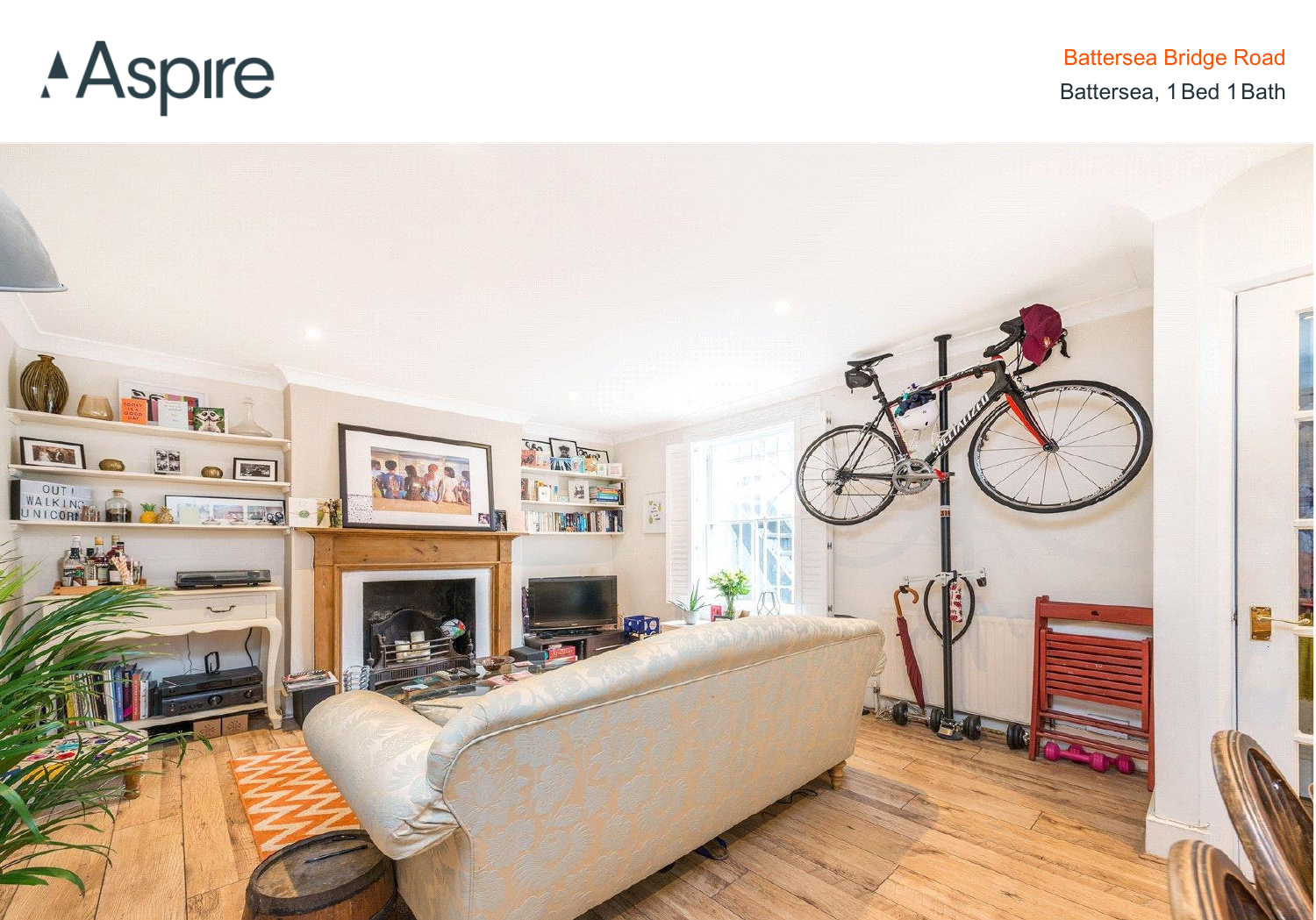A lovely, spacious maisonette perfectly located <sup>a</sup> short walk from Battersea Park and Chelsea.

This lovely property briefly comprises <sup>a</sup> large reception room with feature fire place and high ceilings and <sup>a</sup> large sash window, the kitchen is <sup>a</sup> galley style and is well appointed with plenty of storage. The corridor leads to the master bedroom with <sup>a</sup> lovely aspect to the patio garden and ample storage. To the rear of the property is the bathroom suite, set with modern metro tiles with <sup>a</sup> bath and shower above. The property further benefits from <sup>a</sup> private west facing patio garden to the rear, perfect for <sup>a</sup> summer BBQ or morning coffee.

The property further benefits from its own font door and two large storage cupboards under the pavement to the front of the property. This property is being sold chain free with <sup>a</sup> long lease.







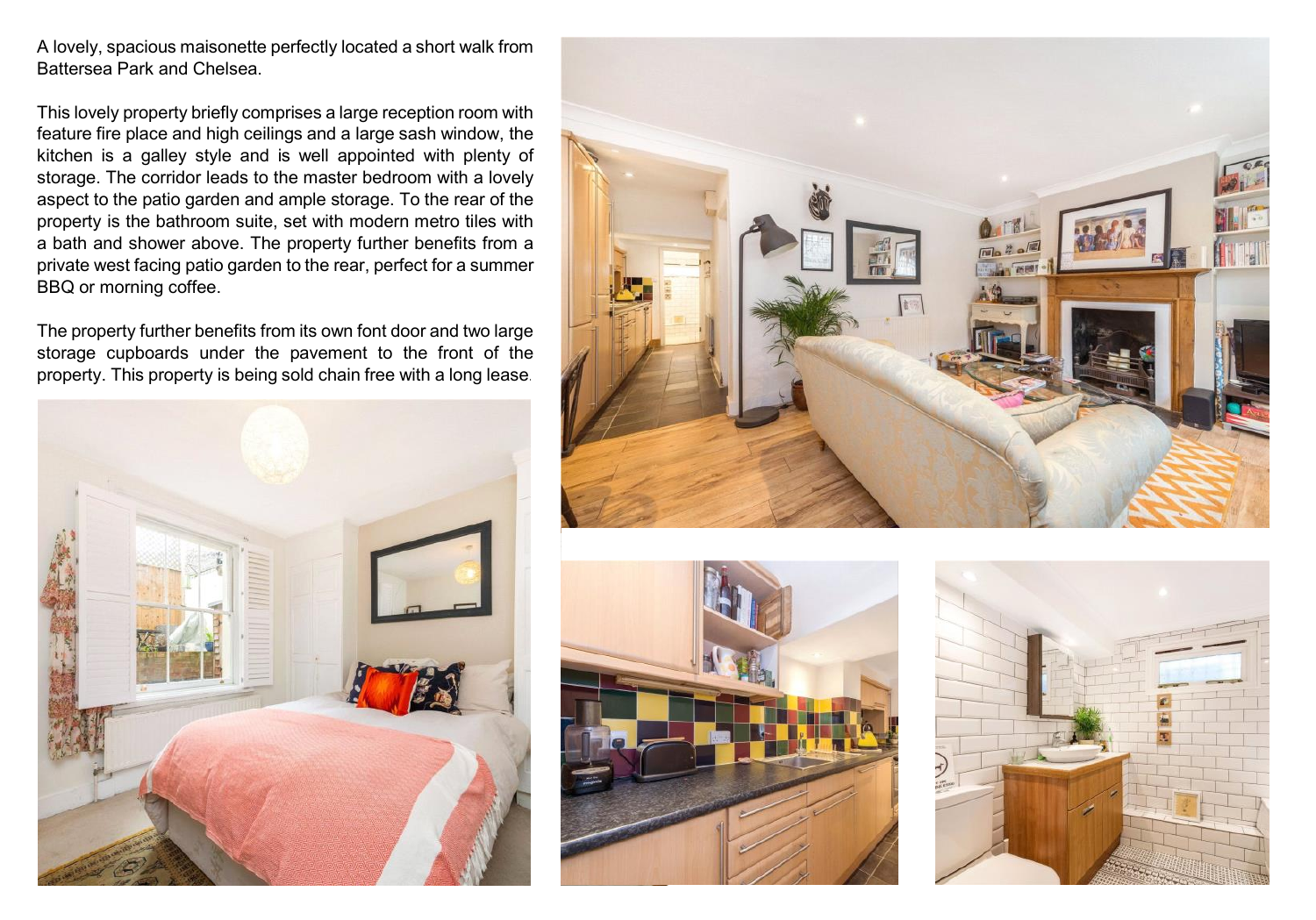## **Battersea Bridge Road**

И

Approximate Gross Internal Area = 476 sq ft / 44.2 sq m



Not to scale, for guidance only and must not be relied upon as a statement of fact. All measurements and areas are approximate only and have been prepared in accordance with the current edition of the RICS Code of Measuring Practice.